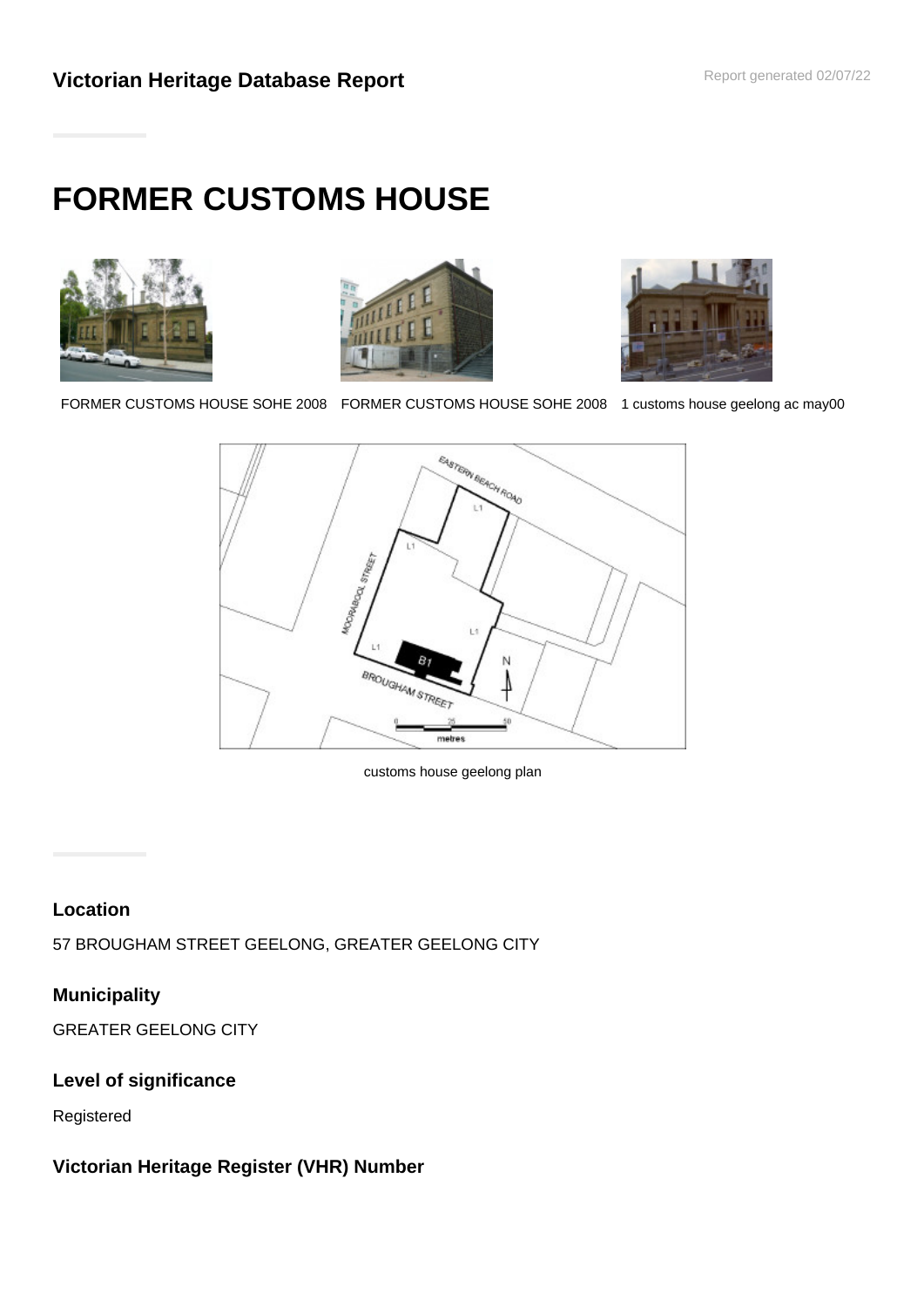H1892

## **Heritage Overlay Numbers**

HO130

## **VHR Registration**

August 17, 2000

## **Heritage Listing**

Victorian Heritage Register

#### **Statement of Significance**

#### Last updated on - June 2, 2000

#### What is significant?

The Geelong Customs House was built by Melbourne contractor WC Cornishin 1855-56. The design of the building is attributed to threearchitects: Clerk of Works for Geelong, William Edward Davidson;Colonial Architect James Balmain; and prominent Public Works Departmentarchitect John James Clark. It is probable that all three were involvedin the design, but to what extent remains unresolved. The buildingreplaced two earlier structures: a prefabricated building of c1838 and astone building of 1845. The Colonial Georgian style Customs House is athree-storey Barrabool freestone and bluestone structure with a slateroof. It housed a bond store in the basement, offices on the lowerground floor and a central long room above. The building served as aCustoms House for 140 years.

#### How is it significant?

The former Customs House has architectural and historical significanceto the state of Victoria.

#### Why is it significant?

The former Customs House has architectural significance as anexceptional and elegant example of the Colonial Georgian style. It ischaracterised by simplicity, plain surfaces, elegant proportions,symmetry and an occasional use of classical detail. The rear of thebuilding has a more Renaissance Revival character with a rusticatedbasement with a piano nobile over and quoinwork to the corners of thebuilding. The interior has a number of original features and furnitureincluding notable examples of joinery throughout the building,fireplaces, the coved ceiling of the Long Room and the counter. It isalso significant as an outstanding example of freestone masonry inVictoria. The building has an unusual architectural expression with asteep fall from front to rear of the site resulting in two distinctiveprincipal elevations: the single storey elevation to Brougham Street andthe three storeyed facade facing Corio Bay.

The former Customs House, built on a site associated with customsactivities since 1838, has historical significance as a physicalexpression of the commercial importance of the second most prosperousport in the colony after Melbourne. The scale and impressive design ofthe building reflect the importance of a busy commercial port which atthe height of its activity briefly challenged Melbourne as the principalport in the colony. The building demonstrates the planning principlesand level of security required for 19th century customs houses with thesecure bond store at the lower level and the Long Room where businesswas transacted accessible only from the front of the building.

The former Customs House has architectural and historical significancefor its associations with its attributed architects. The building is oneof the few works that can be associated with Edward Davidson and JamesBalmain. John James Clark was one of the most prominent and talentedarchitects to work in the Victorian Public Works Department. Thebuilding also has associations with builder WC Cornish who was asignificant and controversial contractor in Melbourne from his arrivalin 1852 until his early death in 1859. Cornish was known for hisdisputes with trade unions, in particular his refusal to accept theeight-hour day.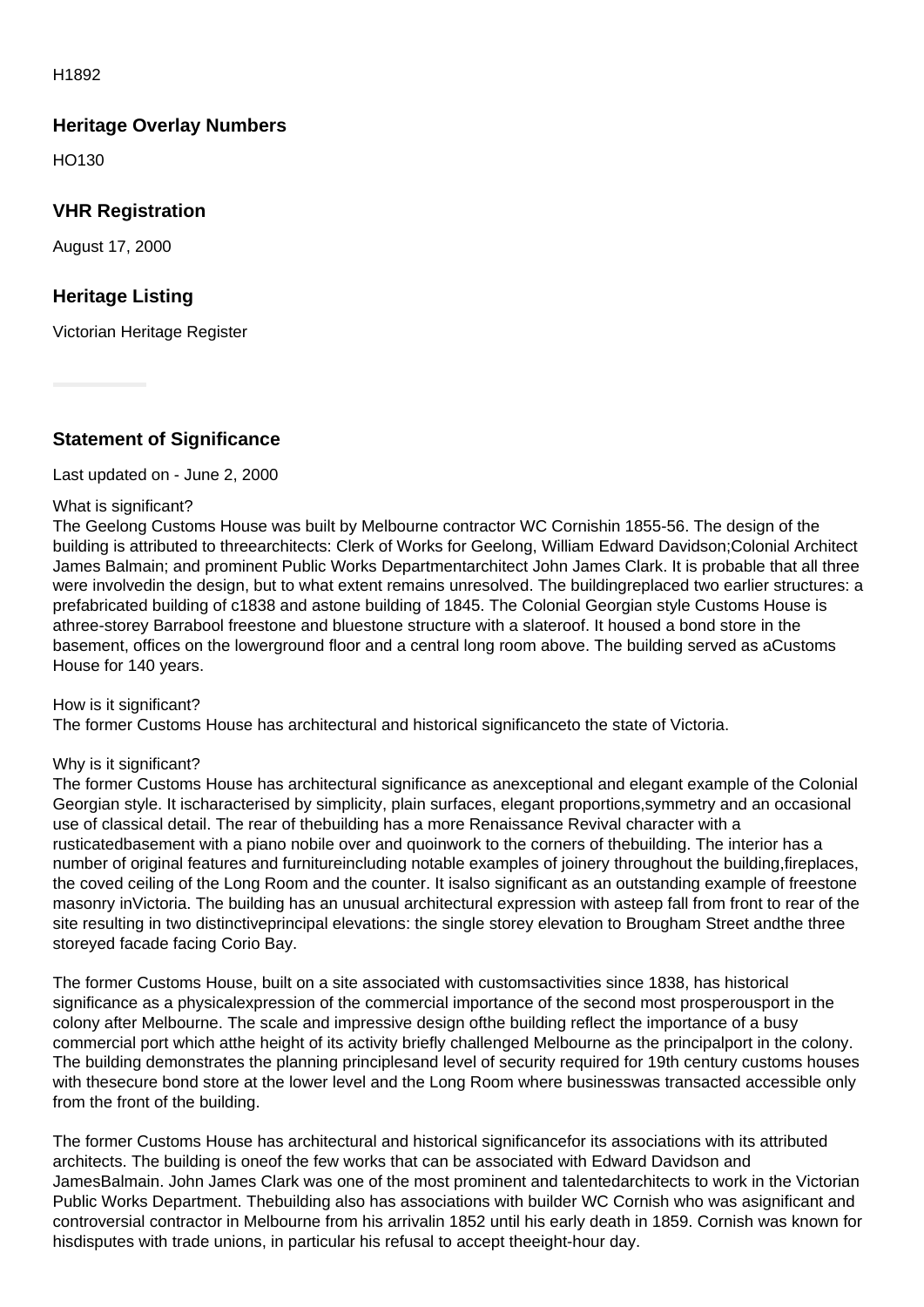## **Permit Exemptions**

<span class="c1">General Conditions:<br /> 1. All exempted alterations are to be planned and carried out in a manner which prevents damage to the fabric of the registered place or object.<br />> 2. Should it become apparent during further inspection or the carrying out of alterations that original or previously hidden or inaccessible details of the place or object are revealed which relate to the significance of the place or object, then the exemption covering such alteration shall cease and the Executive Director shall be notified as soon as possible.<br /> 3. If there is a conservation policy and plan approved by the Executive Director, all works shall be in accordance with it.  $\langle$ br  $/$  4. Nothing in this declaration prevents the Executive Director from amending or rescinding all or any of the permit exemptions.<br />> 5. Nothing in this declaration exempts owners or their agents from the responsibility to seek relevant planning or building permits from the responsible authority where applicable.<br /> <br /> Land<br />>tor  $\lambda$  \*Landscape works commenced prior to registration as part of the Waterfront Geelong development in accordance with the attached landscape plans by Taylor & amp; Cullity Pty Ltd.<br  $\sim$ <br /> Exterior<br /> \*Repairs to roof and roof plumbing which replace like with like.<br /> \*Minor repairs and maintenance.<br /> <br /> Interior<br />> \* Painting of previously painted walls and ceilings provided that preparation or painting does not remove evidence of the original paint or other decorative scheme. $\langle$ br  $\rangle$  \* Installation, removal or replacement of carpets and/or flexible floor<br />
low coverings, except for the stairs between first and second floors.<br /> \*Refurbishment of bathrooms and toilets including the removal, installation and replacement of sanitary fixtures and associated piping, mirrors, walls, and floor coverings.<br />
\*Refurbishment of kitchen including the removal or replacement of fittings and fixtures, associated services, and finishes in existing location.<br /> \* Removal of existing heating system.<br />> \* Installation, removal or replacement of electrical wiring provided that all new wiring is fully concealed and any original light switches, pull cords, push buttons or power outlets are retained in-situ and do not cause structural alterations.<br />
theration, removal or replacement of smoke detectors and exit signs.</span>

| <b>Construction dates</b> | 1855.        |                                                                                             |
|---------------------------|--------------|---------------------------------------------------------------------------------------------|
| Architect/Designer        | Cornish, WC, |                                                                                             |
|                           |              | Heritage Act Categories Registered place, Registered object integral to a registered place, |
| <b>Hermes Number</b>      | 3853         |                                                                                             |
| <b>Property Number</b>    |              |                                                                                             |

## **History**

<span class="c1">Contextual History:<br /> History of Place:<br /> In March 1854 the Clerk of Works for Geelong Edward Davidson was asked to prepare plans for a new customs house at Geelong. It would replace two earlier structures: a prefabricated building of c.1838 and a stone building of 1845. The design is attributed to Davidson and the Colonial Architect James Balmain. The prominent public works architect John James Clark also claimed responsibility for the design. It is probable that all three were involved in the design, but to what extent remains unresolved. The tender for construction was awarded to Melbourne contractor W. C. Cornish in 1855 and building started later that year and was completed by December 1856.<br />> <br />> The three storey building housed bond stores at ground level, offices on the first floor and a central long room above.</span> **Assessment Against Criteria**

Criterion A

The historical importance, association with or relationship to Victoria's history of the place or object. Criterion B

The importance of a place or object in demonstrating rarity or uniqueness.

Criterion C

The place or object's potential to educate, illustrate or provide further scientific investigation in relation to Victoria's cultural heritage.